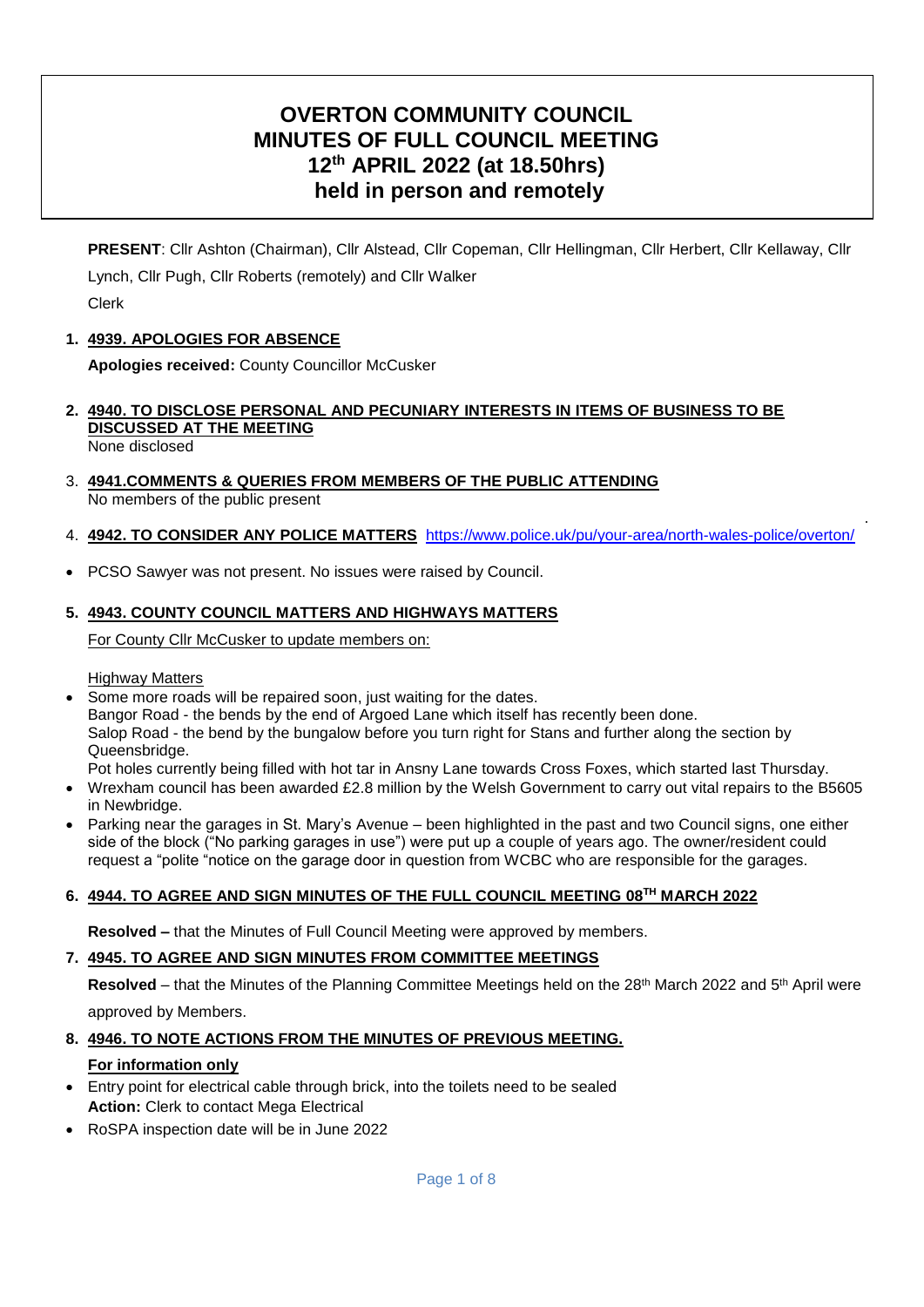- Review and adoption of Local Resolution Protocol and Complaints Procedure completed Council asked the Clerk to organise the adoption of all Policies and procedures at a single meeting, thus streamlining the process **Action:** Clerk to organise
- 9. **4947. TO RECEIVE FEEDBACK FROM CLLRS RE: CONSULTATIONS AND MEETINGS ATTENDED SINCE THE LAST COUNCIL MEETING**
- Wrexham & Flintshire Area Committee of One Voice Wales Tuesday March 15 2022 (Zoom) attended by Cllr Pugh. A summary was provided and one of the main issues was discussed – Training for Councillors There is now a legal requirement for Community Councils to submit a training plan for all Community Councillors [https://www.legislation.gov.uk/asc/2021/1/part/4/crossheading/training-of-members-and-staff-of-community](https://www.legislation.gov.uk/asc/2021/1/part/4/crossheading/training-of-members-and-staff-of-community-councils)[councils](https://www.legislation.gov.uk/asc/2021/1/part/4/crossheading/training-of-members-and-staff-of-community-councils)
- Wrexham Town and Community Council Forum  $-$  Thursday  $7<sup>th</sup>$  April 2022 attended by Cllr Lynch Main points raised were:

Item 6. Wrexham Town and Community Council Charter Update – Letter to follow to Clerk Item 7. Community Council Annual Report requirement and training plan requirement Item 8. Provision of Optic Fibre to Rural Communities 22 – 25 April with website links to follow

# **10. 4948. TO RECEIVE REPORTS / ISSUES FROM**

- a) Finance
- Clerk submitted a revised Financial Forecast, as of 28<sup>th</sup> February, as requested by Council. **Resolution:** the financial statement is correct - approved by Council (**published page 6, item 15.4947**)
- Community Agents now funded with a one off yearly payment of £74,455 to cover ALL costs (2022-2023 Budget reported circulated to Members).
- b) Cemetery
- Headstone anchoring issue reported to Clerk. **Action:** Clerk to send Cllr Whittaker a draft of a letter to Edgerton and Son to highlight the issues.
- Soil Heap removal TBC
- c) Playingfields
- Clerk to follow up dates for the Trim Trail and Swings/Bouldering Frame installation
- d) Main toilet
- Nothing to report
- e) Oracle contribution from the Council
	- Three new benches will be located as follows:
		- 1 Churchyard
		- 2 Playingfield near toilet
		- 3 Community Growers Garden
- f) Village Forum
	- **Action:** Clerk to schedule next meeting for June
- g) Litter issues

**Action:** Clerk to look at costs for Welsh signage corresponding to existing sign and to ask Keep Wales tidy for cheaper universal signage (picture only)

- h) Parish rooms internet provision Clerk to confirm BT hotspot/Wi-Fi connectivity, as tested successfully during the meeting. Note: connectivity via electrical line supply was unsuccessful.
- i) Queens Platinum Jubilee (QPJ) Cllr Copeman gave an update
- Beacon brazier has been ordered by the Clerk
- Cllr Herbert was thanked for his considerable contribution
- Next meeting in the White Horse at 19:00, Thursday 21<sup>st</sup> April

#### **11. 4949. TO RECEIVE ANY CORRESPONDENCE**

Request to place a memorial bench in Overton Cemetery.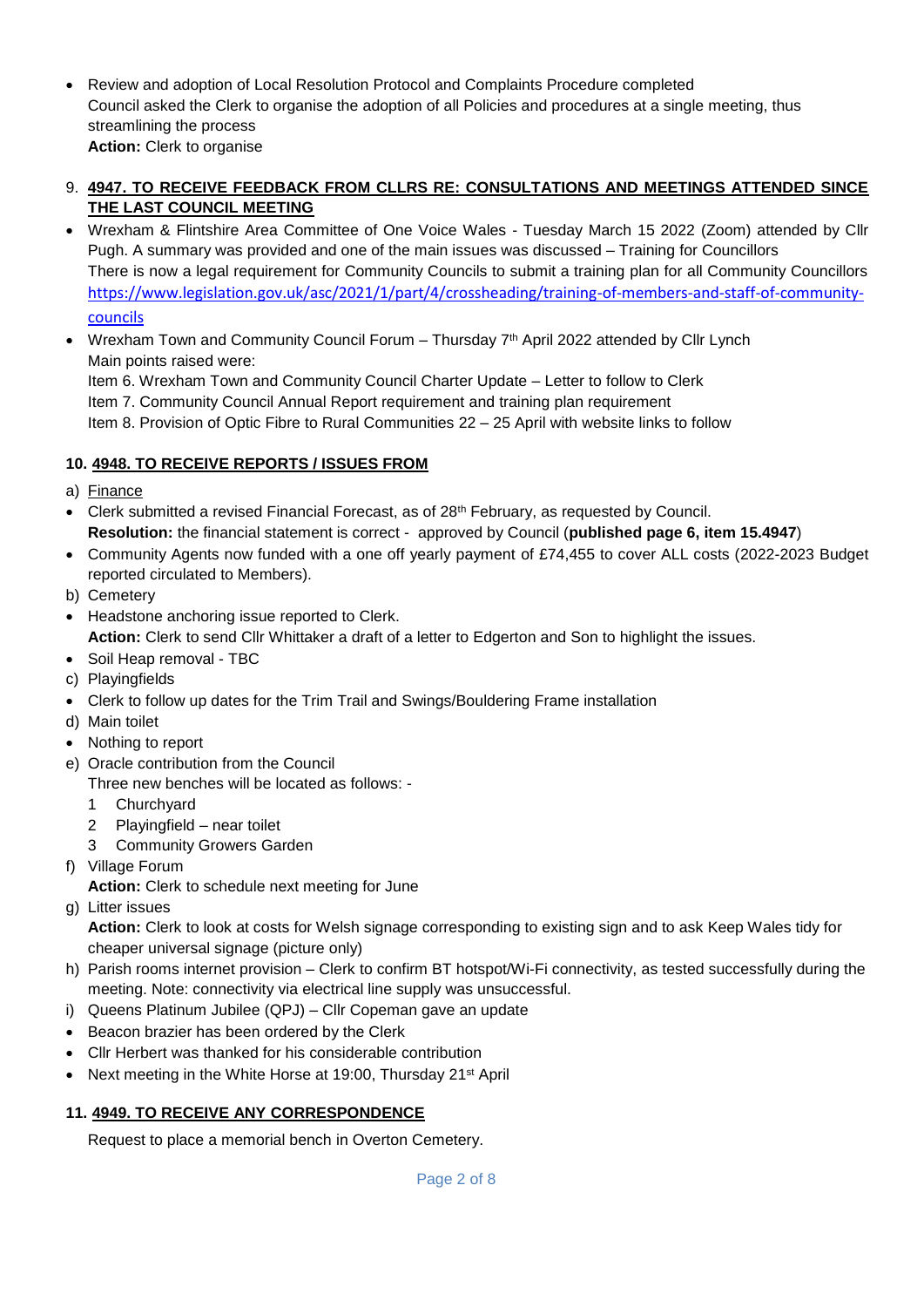Council agreed that the £500 donation offered should be paid into the Overton Community Fund **Resolution:** Approved by Council – all in favour

# **12. 4950.Highway Matters**

Discussions regarding the quality, consistency and timeliness of highway repairs was discussed (pot holes, pavements etc) under item 5.

# **13. 4951. TO RECEIVE ANY PLANNING APPLICATIONS/DECISIONS**

- P/2022/0227, P/2022/0248 and P2022/0267 Decisions made (Planning Meeting 28<sup>th</sup> March 2022)
- P/2022/0288 and P/2022/0289 Decision made (Planning Meeting  $5<sup>th</sup>$  April 2022)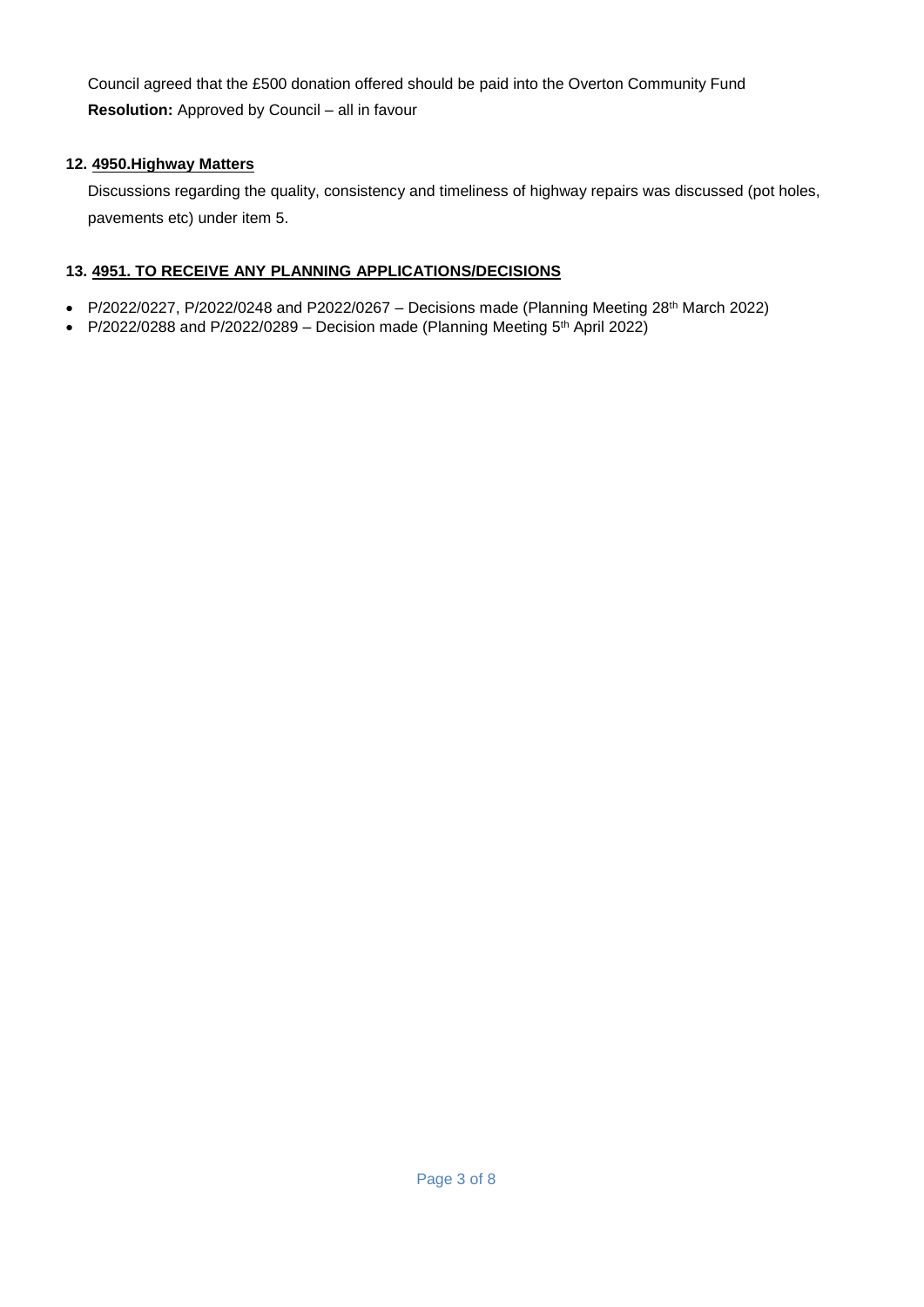#### **14.4952. TO RECEIVE DETAILS OF INCOME AND PAYMENT OF ACCOUNTS**

#### **PAYMENTS LIST 380-402**

| Voucher Payment Code<br><b>Status</b> |                                               | <b>Description</b>                            | <b>Supplier</b>        | <b>Total</b> |
|---------------------------------------|-----------------------------------------------|-----------------------------------------------|------------------------|--------------|
| 380 Paid                              | Website Maintenance and Support - annual      | Website hosting                               | Charlotte Copeman      | £92.11       |
| 381 Paid                              | <b>Grass Cutting</b>                          | Grass cutting in the cemetery                 | J D Bell               | £140.00      |
| 382 Paid                              | Laurel hedge cut                              | Hedge cutting cemetery                        | J D Bell               | £160.00      |
| 383 Paid                              | Litter collection and Litter bins             | Litter collecting                             | J D Bell               | £60.00       |
| 384 Paid                              | Strimming Graves (inside)                     | <b>Strimming Graves</b>                       | J D Bell               | £25.00       |
| 385 Paid                              | Grass cutting                                 | Grasscutting in the Playing Field             | J D Bell               | £80.00       |
| 386 Paid                              | Raking existing bark                          | Rake existing bark                            | J D Bell               | £60.00       |
| 387 Paid                              | Litter Collections / Dustbins                 | Litter collecting                             | J D Bell               | £131.03      |
| 388 Paid                              | Weeding barked area o/s Pavillion & Scout Hut | Weeding barked area                           | J D Bell               | £30.00       |
| 389 Paid                              | Emptying dog bin in Millennium Ave            | Emptying Dog wast bin MM                      | J D Bell               | £60.00       |
| 390 Paid                              | One Voice Wales                               | Membership                                    | One Voice Wales        | £248.00      |
| 391 D/D                               | WCBC refuse collection charge for bin         | Weekly collection of dustbin at Playing field | <b>WCBC</b>            | £54.83       |
| 392 D/D                               | Water at car park Public Toilets              | Public Toilets car park - water               | Hafren Dyfrdwy         | £11.49       |
| 393 Paid                              | Community Agents expenses                     | Community Agents Feb expenses                 | Penley Rainbow Centre  | £227.70      |
| 394 Paid                              | Play Equipment repairs                        | Repairs to play equipment                     | Eastwick Garden Centre | £1,008.00    |
| 395 D/D                               | Street lighting maintenance                   | Street lighting maintenance                   | <b>WCBC</b>            | £266.84      |
| 396 D/D                               | Water bill at cemetery                        | Water bill - Cemetery                         | Hafren Dyfrdwy         | £2.89        |
| 397 D/D                               | Electricity at Car Park Public Toilets        | Electricity charge for Public Toilets         | <b>British Gas</b>     | £80.64       |
| 398 Paid                              | Clerk's wages                                 | Clerk's wages                                 | <b>AVOW</b>            | £1,195.56    |
| 399 Paid                              | <b>Public Toilet Caretakers wages</b>         | Caretaker's wages                             | <b>AVOW</b>            | £467.78      |
| 400 Paid                              | Publc Toilet Caretakers holiday cover         | Caretaker's holiday cover March               | <b>AVOW</b>            | £106.93      |
| 401 Paid                              | AVOW Payroll charges                          | Payroll charge                                | <b>AVOW</b>            | £29.00       |
| 402 Paid                              | Community Chest Grant (solar farm)            | Community Chest Grant payment                 | Overton Playcentre     | £1,073.99    |

**Total**

**£5,611.79**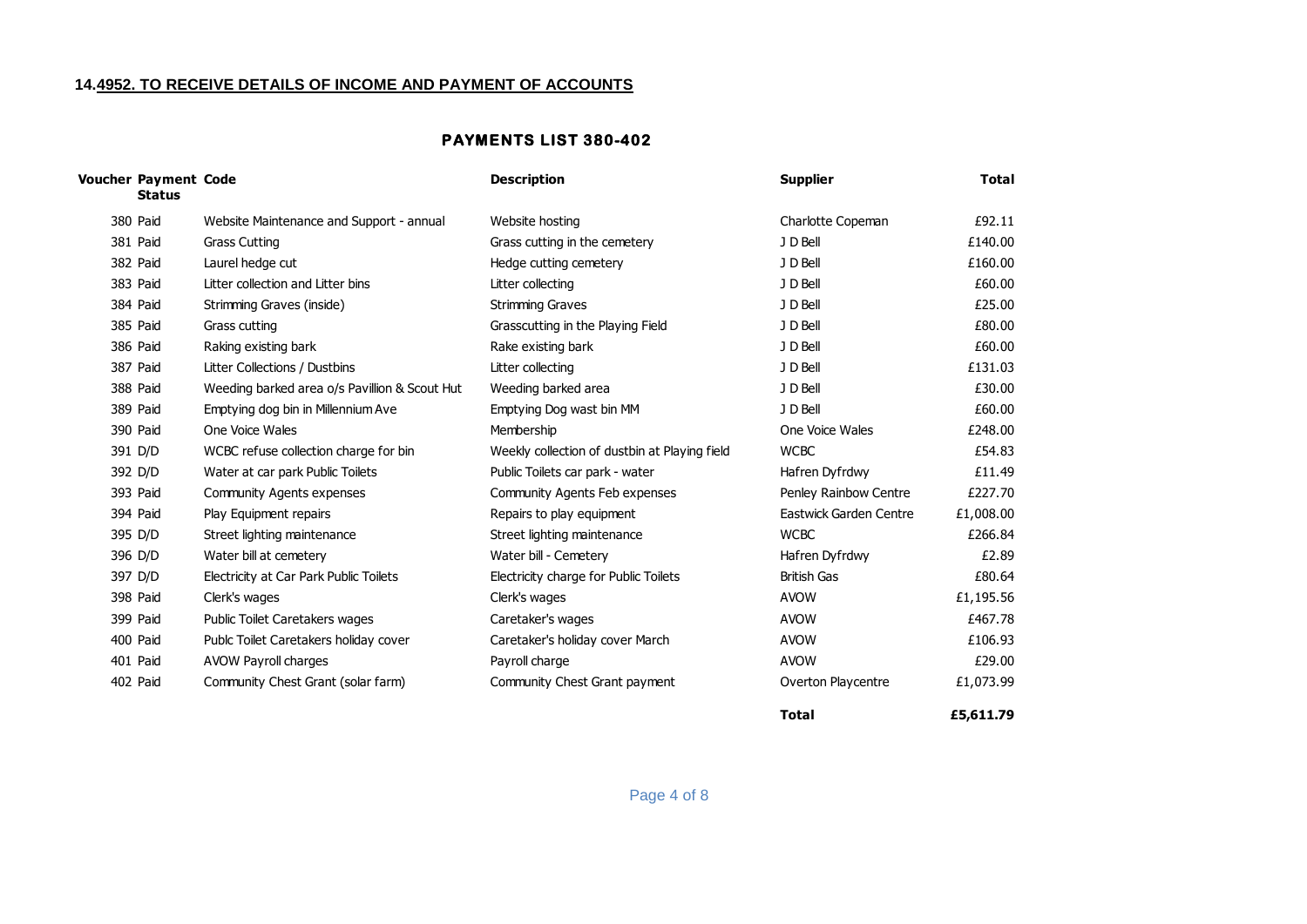### **RECEIPTS LIST 43-47**

| Voucher | Code                               | <b>Bank</b>     | <b>Description</b>                | <b>Supplier</b>           | <b>Total</b> |
|---------|------------------------------------|-----------------|-----------------------------------|---------------------------|--------------|
|         | 43 Community Agents expenses       | Deposit Account | <b>Community Agents expenses</b>  | Penley Rainbow Centre     | £10.00       |
| 44      | Bank interest                      | Deposit Account | <b>Bank interest</b>              | TSB                       | £14.39       |
|         | 45 Community Agents expenses       | Current Account | Community Agents Expenses Dec/Jan | <b>WCBC</b>               | £457.75      |
| 47      | Fete - stall fees & donations      | Deposit Account | Stall at fete                     | Overton Community Council | £3.02        |
|         | 46 Cemetery - burials & headstones | Deposit Account | Burial B41                        | Roberts Brothers          | £350.00      |
|         |                                    |                 |                                   | <b>Total</b>              | £835.16      |

**Resolution: Approval of income and expenditure by Cllr Whittaker and seconded by Cllr Hellingman – all in favour**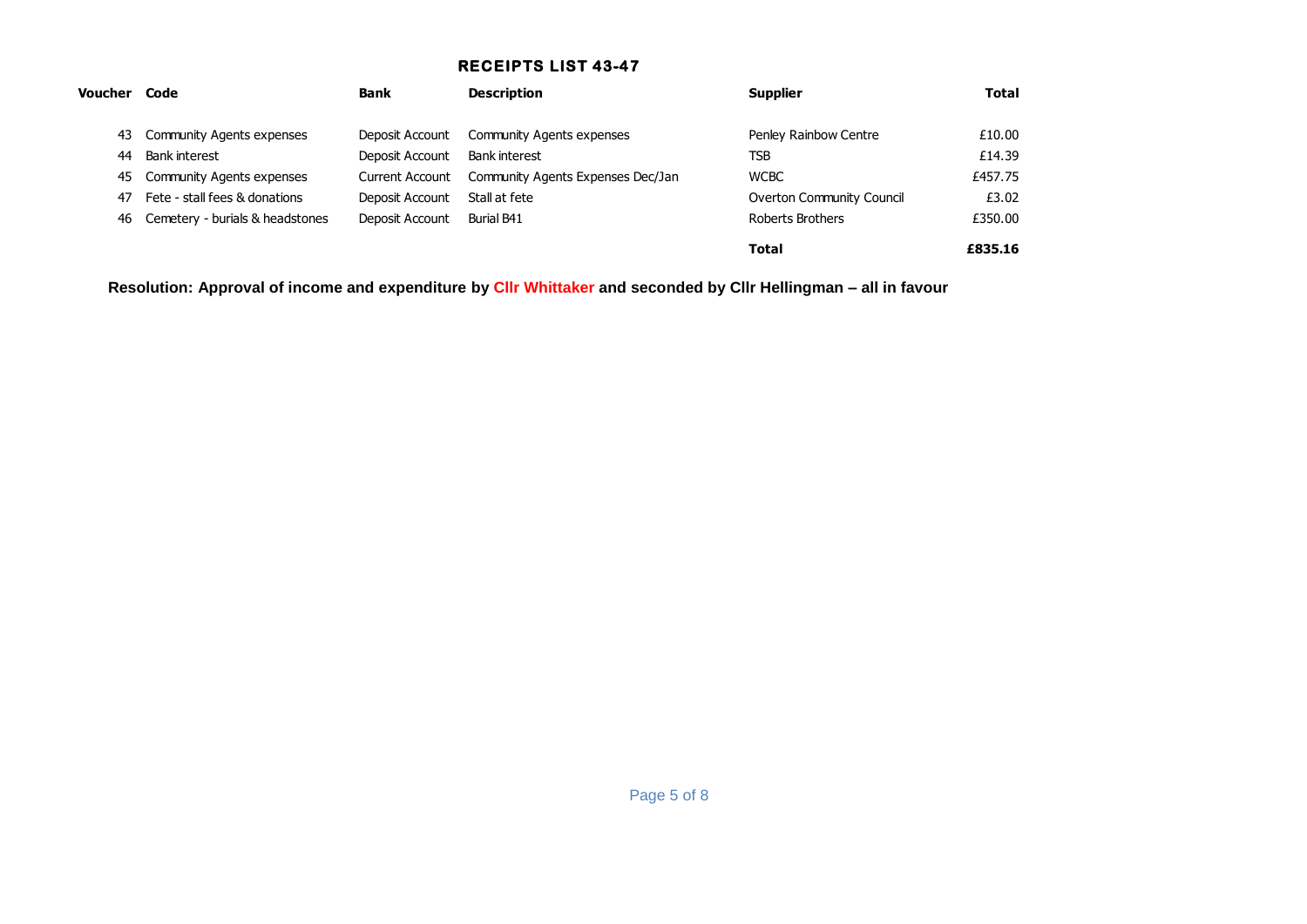#### **15. 4953. TO RECEIVE ANY FINANCIAL STATEMENTS YEAR TO DATE**

| Forecast 2021/2022                                                                 |               |                                                                     |
|------------------------------------------------------------------------------------|---------------|---------------------------------------------------------------------|
| As at 28th February 2022                                                           |               |                                                                     |
| Opening Balance 1st April 2021                                                     | £ 48,951.15   |                                                                     |
| Precept 2021/22 received to 28th February 2022                                     | £ 67,605.00   |                                                                     |
| Other Income (Burials, Loss of Income Grant, Bank Interest and Reimbursement of    |               |                                                                     |
| <b>Community Agent Expenses</b>                                                    | £<br>9,196.88 |                                                                     |
| <b>Community Chest Grant (Solar Panels)</b>                                        | 2,919.91<br>£ |                                                                     |
| Community Agent Contracted Salary received 1st April to 30th April 2021            | £ 60,000.00   |                                                                     |
|                                                                                    |               | Income Total £188,672.94 See bank reconciliation 28th February 2022 |
|                                                                                    |               |                                                                     |
| <b>Expenditure to date 28th February 2022</b>                                      |               | £124,598.72 See bank reconciliation 28th February 2022              |
|                                                                                    |               |                                                                     |
| <b>Balance to date 28th February 2022</b>                                          |               | £ 64,074.22 See bank reconciliation 28th February 2022              |
|                                                                                    |               |                                                                     |
| December precept received                                                          |               |                                                                     |
| Forecasted expenditure between 1st March 2022 and 31st March 2022                  | 4,379.00<br>£ |                                                                     |
|                                                                                    |               |                                                                     |
| Please Note: The following figures need to be factored in                          |               |                                                                     |
|                                                                                    | £ 13,521.00   | Once the D/D to British Gas has been set up -                       |
| Reserve Figure                                                                     |               | reserve Figure will be reduced.                                     |
| Community Agents Contract Salary received December 2021                            |               |                                                                     |
|                                                                                    |               |                                                                     |
| Earmarked expenditure -i.e. Strategic Projects Fund, Community Chest Grant, Parade | £ 39,398.00   |                                                                     |
| Grant, Final payment re toilet                                                     |               |                                                                     |
|                                                                                    |               | Ringfenced Total £ 52,919.00 See Reserve Report (earmarked items)   |
|                                                                                    |               |                                                                     |
| Remaining funds $\mathbf{f}$                                                       | 6,776.22      |                                                                     |

**Resolution: Approval of the revised Financial Statement, 28th February 2022 (Members required further clarification on remaining funds figure prior to approving the financial statement in March Full Council Meeting) – all in favour**

Page 6 of 8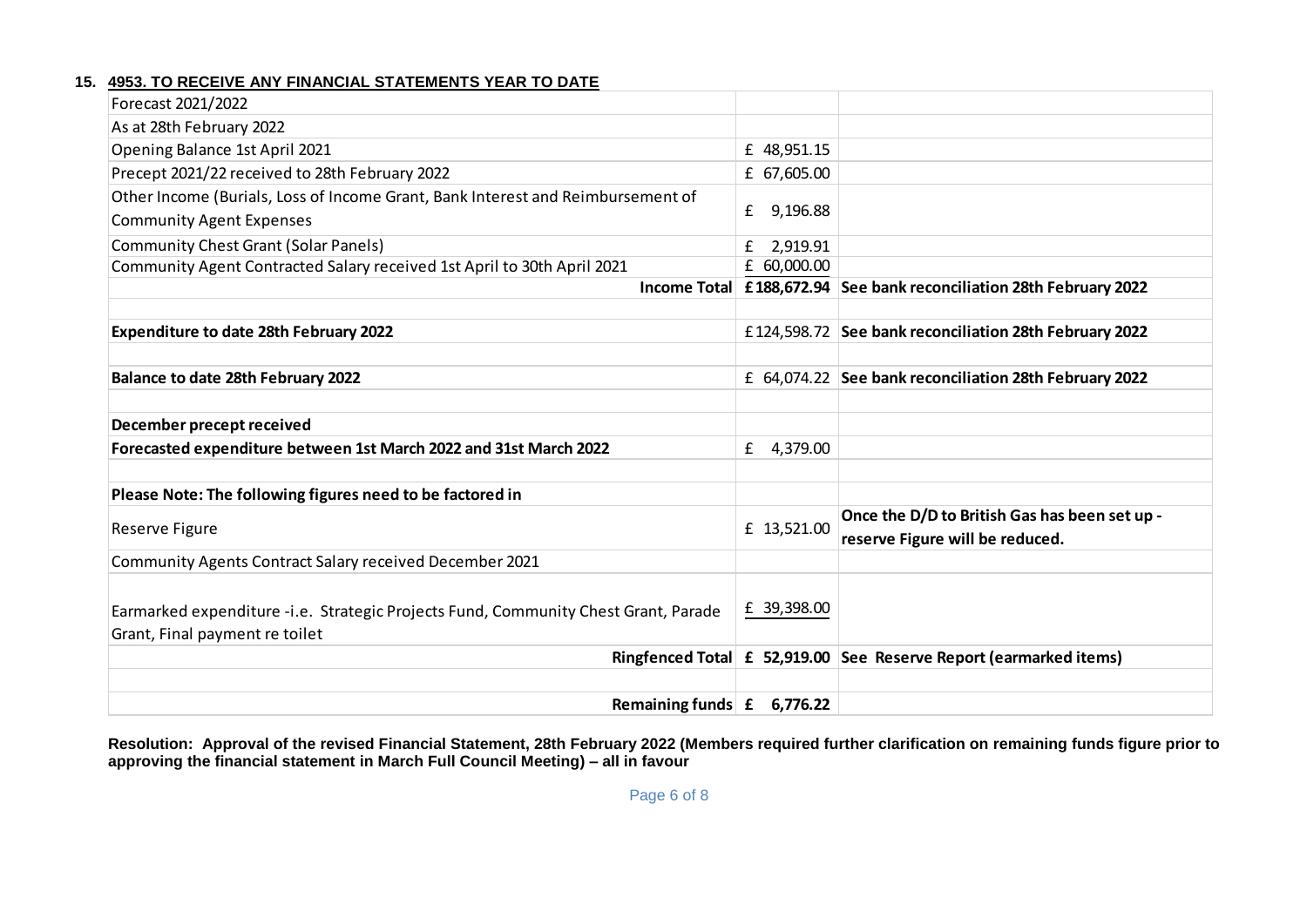| Forecast 2021/2022                                                              |               |                                                                   |
|---------------------------------------------------------------------------------|---------------|-------------------------------------------------------------------|
|                                                                                 |               |                                                                   |
| As at 31st March 2022                                                           |               |                                                                   |
| Opening Balance 1st April 2021                                                  | £ 48,951.15   |                                                                   |
| Precept 2021/22 received to 31st March 2022                                     | £ 67,605.00   |                                                                   |
| Other Income (Burials, Loss of Income Grant, Bank Interest and Reimbursement of |               |                                                                   |
| <b>Community Agent Expenses</b>                                                 | £ 10,032.04   |                                                                   |
| <b>Community Chest Grant (Solar Panels)</b>                                     | £<br>2,919.91 |                                                                   |
| Community Agent Contracted Salary received 1st April to 30th April 2021         | £ 60,000.00   |                                                                   |
|                                                                                 |               | Income Total £189,508.10 See bank reconciliation 31st March 2022  |
|                                                                                 |               |                                                                   |
| <b>Expenditure to date 31st March 2022</b>                                      |               | £130,210.51 See bank reconciliation 31st March 2022               |
|                                                                                 |               |                                                                   |
| <b>Balance to date 31st March 2022</b>                                          |               | £ 59,297.59 See bank reconciliation 31st March 2022               |
|                                                                                 |               |                                                                   |
| December precept received                                                       |               |                                                                   |
|                                                                                 |               |                                                                   |
|                                                                                 |               |                                                                   |
| Please Note: The following figures need to be factored in                       |               |                                                                   |
| Reserve Figure                                                                  | £ 13,521.00   | Once the D/D to British Gas has been set up -                     |
|                                                                                 |               | reserve Figure will be reduced.                                   |
| Community Agents Contract Salary received December 2021                         |               |                                                                   |
|                                                                                 |               |                                                                   |
|                                                                                 | £ 37,382.00   |                                                                   |
| Earmarked expenditure -i.e. Strategic Projects Fund, Parade Grant               |               |                                                                   |
|                                                                                 |               | Ringfenced Total £ 50,903.00 See Reserve Report (earmarked items) |
|                                                                                 |               |                                                                   |
| Remaining funds $\mathbf{f}$ 8,394.59                                           |               |                                                                   |

**Resolution: Approval of the Financial Statement proposed by Cllr Roberts and seconded by Cllr Kellaway – all in favour**